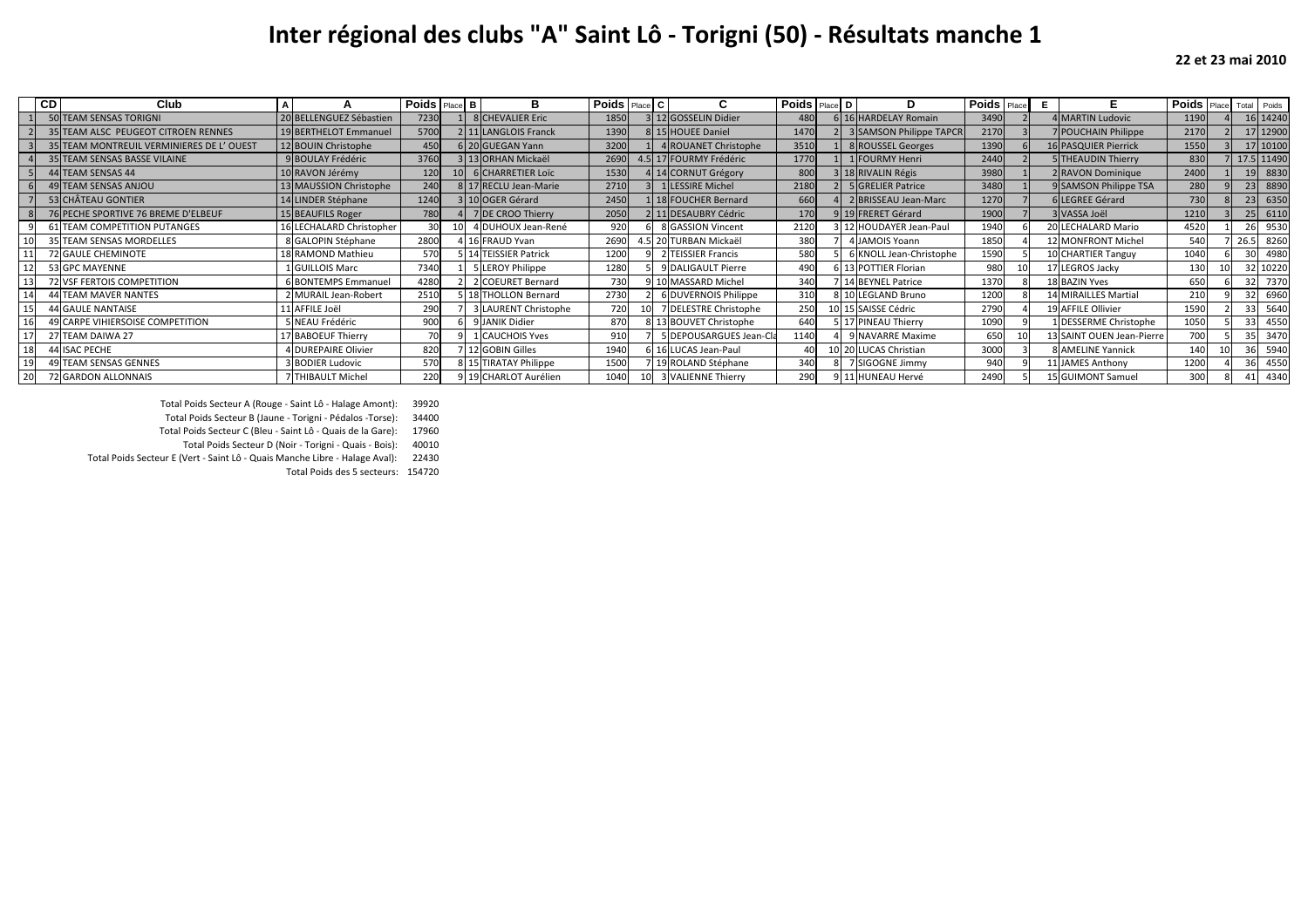## **Inter régional des clubs "A" Saint Lô - Torigni (50) - Résultats manche 2**

## **22 et 23 mai 2010**

|                | CD<br>Club                               |                           | <b>Poids</b> Place B |     | в                           | Poids Place C |                            | <b>Poids</b> Place D |     | D                       | <b>Poids</b> Place |     | F.                          |      | Poids Place Total Poids |
|----------------|------------------------------------------|---------------------------|----------------------|-----|-----------------------------|---------------|----------------------------|----------------------|-----|-------------------------|--------------------|-----|-----------------------------|------|-------------------------|
|                | 35 TEAM SENSAS BASSE VILAINE             | 19 ORHAN Mickaël          | 1670                 |     | 3 BROWN Greig               | 610           | 7 BOULAY Frédéric          | 2120                 | 111 | 1 THEAUDIN Thierry      | 950                |     | 15 FOURMY Frédéric          | 1890 | 15 7240                 |
|                | 2 35 TEAM ALSC PEUGEOT CITROEN RENNES    | 9 HOUEE Daniel            | 1980                 |     | 7 13 SAMSON Philippe TAPCR  | 710           | 1 17 LANGLOIS Franck       | 4120                 |     | 1 POUCHAIN Philippe     | 3670               |     | <b>5 BERTHELOT Emmanuel</b> | 1780 | 17 12260                |
|                | 3 53 CHÂTEAU GONTIER                     | 4 LINDER Stéphane         | 5330                 |     | 8 OGER Gérard               | 540           | 4 12 BLANCHET Alexandre    | 670                  |     | 5 16 BRISSEAU Jean-Marc | 220                |     | 20 LEGREE Gérard            | 4850 | 17 11610                |
| 4 <sup>1</sup> | 35 TEAM MONTREUIL VERMINIERES DE L'OUEST | 10 BOUIN Christophe       | 2090                 |     | 14 ROUSSEL Georges          | 330           | 4 18 GUEGAN Yann           | 1140                 |     | 2 PASQUIER Pierrick     | 5740               |     | 6 ROUANET Christophe        | 2030 | 17 11330                |
| 5 <sup>1</sup> | <b>44 TEAM MAVER NANTES</b>              | 20 MIRAILLES Martial      | 1410                 | 8.5 | 4 LEGLAND Bruno             | 1520          | 8 THOLLON Bernard          | 180                  |     | 5 12 DUVERNOIS Philippe | 420                |     | 16 MURAIL Jean-Robert       | 2250 | 19.5 5780               |
|                | 35 TEAM SENSAS MORDELLES                 | 2 TURBAN Mickaël          | 3150                 |     | 6 FRAUD Yvan                | 1120          | 2 10 GALOPIN Stéphane      | 320                  |     | 4 14 DUVAL Patrice      | 200                |     | 18 JAMOIS Yoann             | 1360 | 21 6150                 |
|                | 49 TEAM SENSAS ANJOU                     | 7 LESSIRE Michel          | 2950                 |     | 4 11 NAIN Pierre            | 180           | 8 15 MAUSSION Christophe   | 430                  |     | 6 19 RECLU Jean-Marie   | 510                |     | <b>3 GRELIER Patrice</b>    | 2750 | 6820<br>221             |
|                | 8 27 TEAM DAIWA 27                       | <b>15 NAVARRE Patrick</b> | 3090                 |     | 3 19 SAINT OUEN Jean-Pierre | 250           | 3 BABOEUF Thierry          | 360                  |     | 7 CAUCHOIS Yves         | 460                |     | 11 DEPOUSARGUES Jean-Cla    | 930  | 5090<br>23 <sup>1</sup> |
|                | 49 CARPE VIHIERSOISE COMPETITION         | 11 BOUVET Christophe      | 1840                 |     | 15 DESSERME Christophe      | 380           | 3 19 DESSERME François     | 830                  |     | 3 NEAU Frédéric         | 350                |     | 7 PINEAU Thierry            | 1520 | 4920                    |
|                | 72 GAULE CHEMINOTE                       | 12 RAMOND Mathieu         | 1470                 |     | 16 TEISSIER Patrick         | 510           | 2 20 KNOLL Jean-Christophe | 5500                 |     | 4 TEISSIER Francis      | 380                | 4.5 | 8 CHARTIER Tanguy           | 630  | 8490<br>24.5            |
|                | <b>44 GAULE NANTAISE</b>                 | LAURENT Christophe        | 1410                 |     | 8.5 17 DELESTRE Christophe  | 190           | 1 AFFILE Ollivier          | 1720                 |     | 5 AFFILE Joël           | 100                |     | 9 SAISSE Cédric             | 2820 | 6240<br>27.5            |
|                | 50 TEAM SENSAS TORIGNI                   | 6 BELLENGUEZ Sébastien    | 3030                 |     | 10 GOSSELIN Didier          | 250           | <b>CHEVALIER Eric</b>      | 360                  |     | 18 MARTIN Ludovic       | 240                |     | <b>HARDELAY Romain</b>      | 1510 | 301<br>5390             |
| 13             | 44 TEAM SENSAS 44                        | 16 RAVON Dominique        | 3710                 |     | 20 RAVON Jérémy             | 130           | <b>CHARRETIER LOTC</b>     | 160                  |     | 8 RIVALIN Régis         | 180                |     | 12 CORNUT Grégory           | 1710 | 5890<br>30.5            |
| 14             | 53 GPC MAYENNE                           | 3 DALIGAULT Pierre        | 1850                 |     | 7 POTTIER Florian           | 90            | 9 11 LEROY Philippe        | 250                  |     | 10 15 GUILLOIS Marc     | 360                |     | 19 LEGROS Jacky             | 2140 | 4690<br>34              |
|                | 49 TEAM SENSAS GENNES                    | 17 BODIER Ludovic         | 3200                 |     | 1 ROLAND Stéphane           | 100           | 5 SIGOGNE Jimmy            | 160                  |     | 9 JAMES Anthony         | 300                |     | 13 TIRATAY Philippe         | 730  | 34.5 4490               |
| 16             | 72 VSF FERTOIS COMPETITION               | 8 MASSARD Michel          | 1480                 |     | 12 BAZIN Yves               | 270           | 5 16 COEURET Bernard       | 420                  |     | 20 BEYNEL Patrice       |                    |     | 4 BONTEMPS Emmanuel         | 1850 | 4030                    |
| 17             | 44 ISAC PECHE                            | LUCAS Jean-Paul           | 1870                 |     | 18 LUCAS Christian          |               | 2 GOBIN Gilles             |                      |     | 6 DUREPAIRE Olivier     | 380                | 4.5 | LO AMELINE Yannick          | 930  | 36.5 3230               |
| 18             | 76 PECHE SPORTIVE 76 BREME D'ELBEUF      | 1 DESAUBRY Cédric         | 2740                 |     | 5 DE CROO Thierry           | 240           | 9 VASSA Joël               | 110                  |     | 9 13 FRERET Gérard      |                    |     | 17 BEAUFILS Roger           | 950  | 37<br>4060              |
|                | 61 TEAM COMPETITION PUTANGES             | 18 HOUDAYER Jean-Paul     | 900                  |     | 2 LECHALARD Christopher     | 425           | <b>6 GASSION Vincent</b>   | 170                  |     | 6 10 LECHALARD Mario    |                    |     | 14 DUHOUX Jean-René         | 860  | 40 <sup>1</sup><br>2425 |
| 20             | 72 GARDON ALLONNAIS                      | 5 CHARLOT Aurélien        | 1080                 |     | 9 HUNEAU Hervé              | 50            | 10 13 THIBAULT Michel      | 380                  |     | 8 17 GUIMONT Samuel     | 120                |     | 1 VALIENNE Thierry          | 770  | 2400                    |

Total Poids Secteur A (Noir - Torigni - Quais - Bois): 46250

Total Poids Secteur B (Vert - Saint Lô - Quais Manche Libre - Halage Aval): 7935

Total Poids Secteur C (Rouge - Saint Lô - Halage Amont): 19410

Total Poids Secteur D (Bleu - Saint Lô - Quais de la Gare): 14680

 Total Poids Secteur E (Jaune - Torigni - Pédalos -Torse): 34260Total Poids des 5 secteurs: 122535